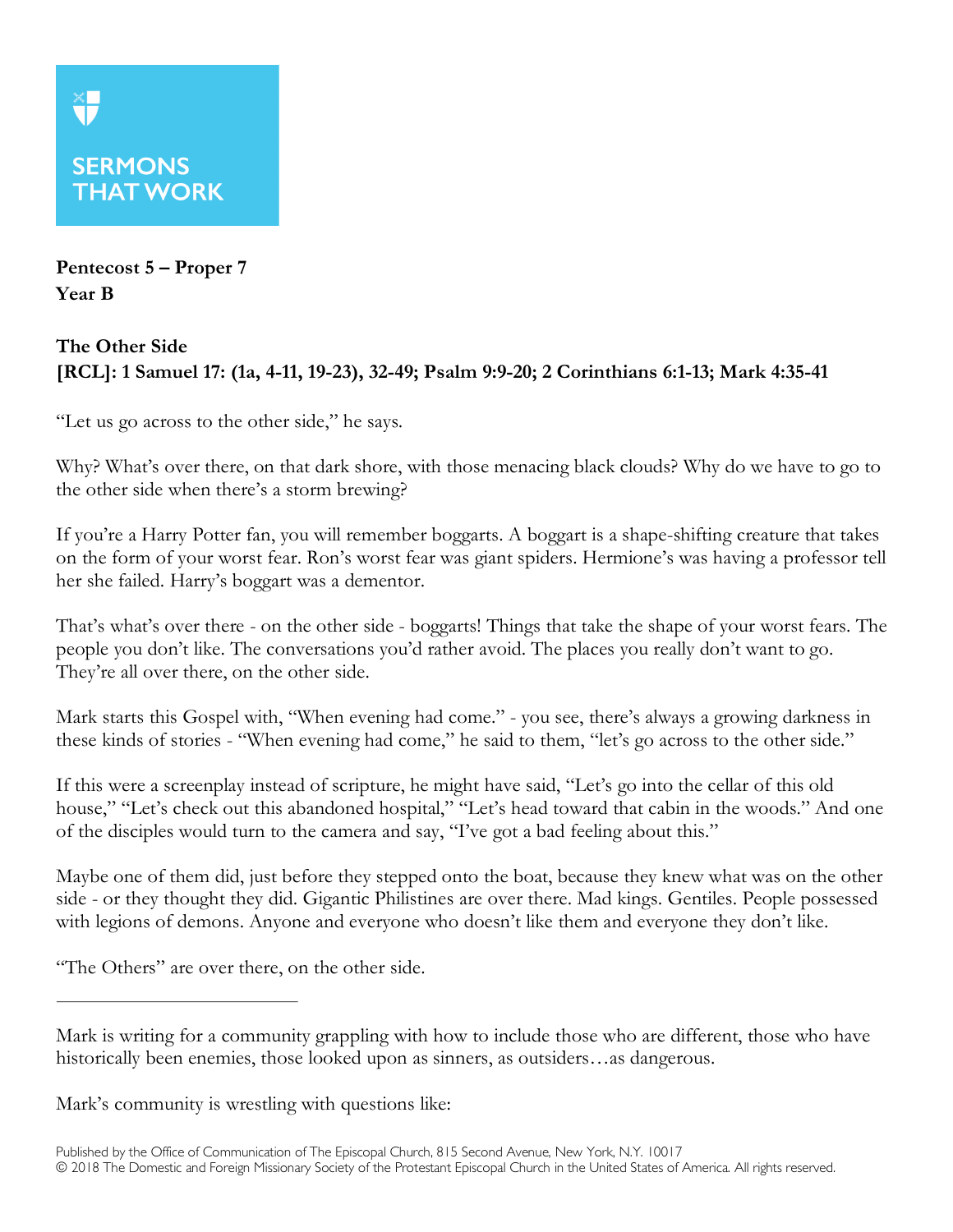If Gentiles come into this mostly Jewish community, do they have to be circumcised? Do we *all* have to follow the same dietary laws? How do we accept someone into this community if they don't read scripture the same way we do? How do we accept someone who looks different? Someone who speaks another language? Who doesn't fit our boxes of gender, race, or class? How do we live with these others in our midst? Especially if they have a different understanding of how we do things? What if they are fearful, and violent, and want to do us harm?

Mark's community is in the midst of a voyage into this dark, fearful, and uncharted territory. Sound familiar? It's a journey that is always chaotic. How do we live alongside the Others in our community? Do we change them, or do they change us?

It's a crossing that is never easy, but we make it many, many times in our life. Every crossing feels like sailing in the dark. With all the changes around us, we are sailing in the midst of a storm. How do we cope when the structures and institutions we've always relied on to support us can no longer be counted on? When so many of them are visibly shaking under the strain of so much change?

What do we do when our life situation changes, when the wind shifts, and the seas rage, and the resources - the money, the people, the time - that we've come to rely on are no longer there? What do we do then?

What do we do when the weapons of terror and hate are raised against our brothers and sisters? "Teacher, don't you care that we are perishing!?"

Each time, he gets a little more impatient with them for simply expecting that he will perform a divine act and relieve them of their fear. Mark seems to be telling us that we have to do some work. That we are to learn how to respond faithfully in these situations, rather than simply reacting out of fear.

We are to find the strength and some kind of inner calm that will allow us to endure, and even *grow*, through these storms. Through faith. Through the faith, the trust, that Christ is here with us in the boat. Christ is with all who suffer. Christ is the peace, and the strength, and the calm that we draw on.

We need to continually seek that inner calm—that courage—because Jesus will keep calling us to go to that other shore.

Jesus makes this sea crossing to "the other side" with the disciples twice in Mark. Both times are at night; both times there is a storm. This time, Jesus goes with them and sleeps in the stern. The next time, he will make them get in the boats by themselves and go on without him. When they get in trouble, he will walk to them in the midst of the storm.

What or who is on the other side for you? What are your boggarts? We all have them; there are all kinds of "other sides". For the young, growing up and becoming an adult is an other side. For those who are older, retirement is an other side. What will I do, who will I be, if I'm not working? The other side might be getting married, or getting divorced, facing an operation, or saying goodbye.